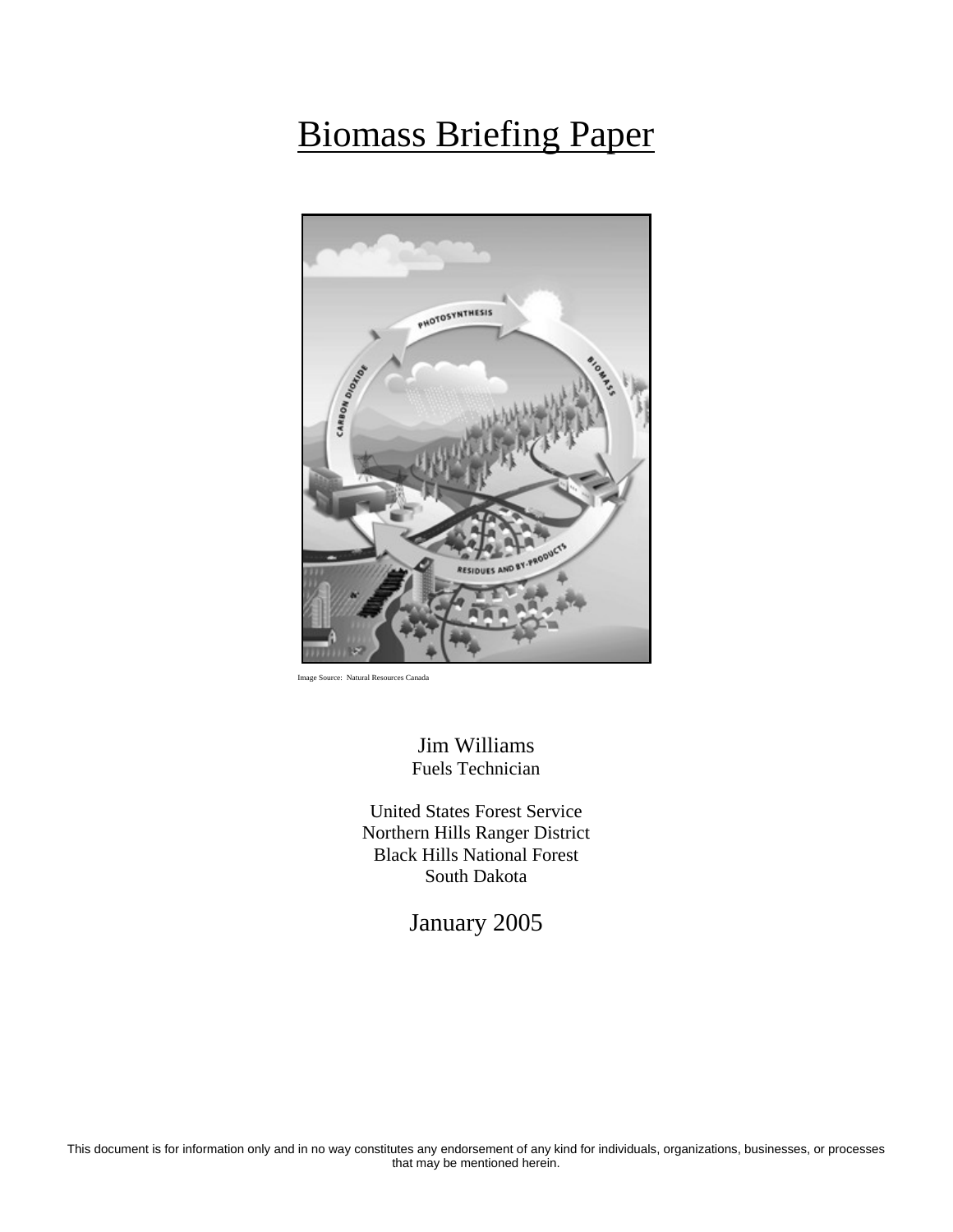The tour to Chadron State College (CSC) on January 24 was intended to familiarize facility managers with the concept of using woody biomass as a heat source. The tour covered biomass utilization from recovery in the woods to material transport to producing heat on campus. After 14 years of experience, CSC provides a model of efficient recovery and use of woody biomass as an alternative heat source for a multiple building facility.

Chadron State College's biomass system is relatively large especially when compared to the needs of a smaller facility. Biomass heating systems come in a range of sizes and styles and can be used for small applications (one building) or for large applications (college campuses, downtown districts) and can utilize firewood, wood pellets, or wood chips as fuel. While the concept of using biomass for heat may be new in the West, the technology and capability of using biomass has existed for decades. Today's biomass heating systems are computer controlled for maximum efficiency and minimum emissions and can be designed to meet the needs of most facilities.

# **Chadron State College Information**

#### **System Information**

- --CSC began heating its campus with wood chips in 1991 and has continued to do so for the last 14 years.
- --CSC heats 20 buildings, about 1.1 million square feet of space.
- --CSC saves approximately \$150,000/year in heating costs by using biomass instead of natural gas.
- --A 10 year payback on the purchase and installation of the wood boilers was expected--it only took 7 years to payback.
- --Wood fired boilers produce 90% of the college's heat.
- --Natural gas is used as a backup heat source and produces 10% of the college's heat.
- --CSC recently installed an absorption chiller that condenses steam produced by the wood-fired boilers to provide chilled water for campus air conditioning.

#### **Fuel Information**

- --On average, 18 tons of wood chips are burned per day.
- --Approximately 8,000 tons of wood chips are burned per year.
- --All of the biomass burned is provided by a local contractor who obtains the material from the Pine Ridge area.
- --The woody material comes from the unmerchantable slash piles (tops, limbs, and needles) that are left after timber harvest .
- --The material is allowed to air dry in the woods prior to being chipped, the resulting moisture content is 20-30%.
- --Local contractor delivers approximately 80 tons per day to the college.
- --Fuel Price: \$35-\$40 per delivered ton (25-40% moisture content).

#### **Emissions**

- --Biomass boiler system produces 3% ash that is disposed of in the local landfill once a month
- --The wood-fired system meets all EPA standards and inspections

#### **Community Enhancement**

- --CSC's conversion to a biomass system created 2 new full-time jobs and 1 part-time job in the Chadron area
- --CSC now has a minimal contribution to greenhouse gas emissions
- --CSC's use of slash from the forest helps reduce forest fuel loadings and provides a market for small diameter material giving foresters another way to manage the slash created from timber harvest.

### **Other Facilities That Use Biomass for Heat**

For nearly 20 years, biomass has been used by many schools and public facilities in Vermont and in other eastern states as an alternative heat source. These systems range from small single building units to large multi-building units. In contrast, there are only a few biomass boiler systems used for domestic heat in the West, with many of those coming on-line within the past few years. Here are some links to other facilities that heat with biomass: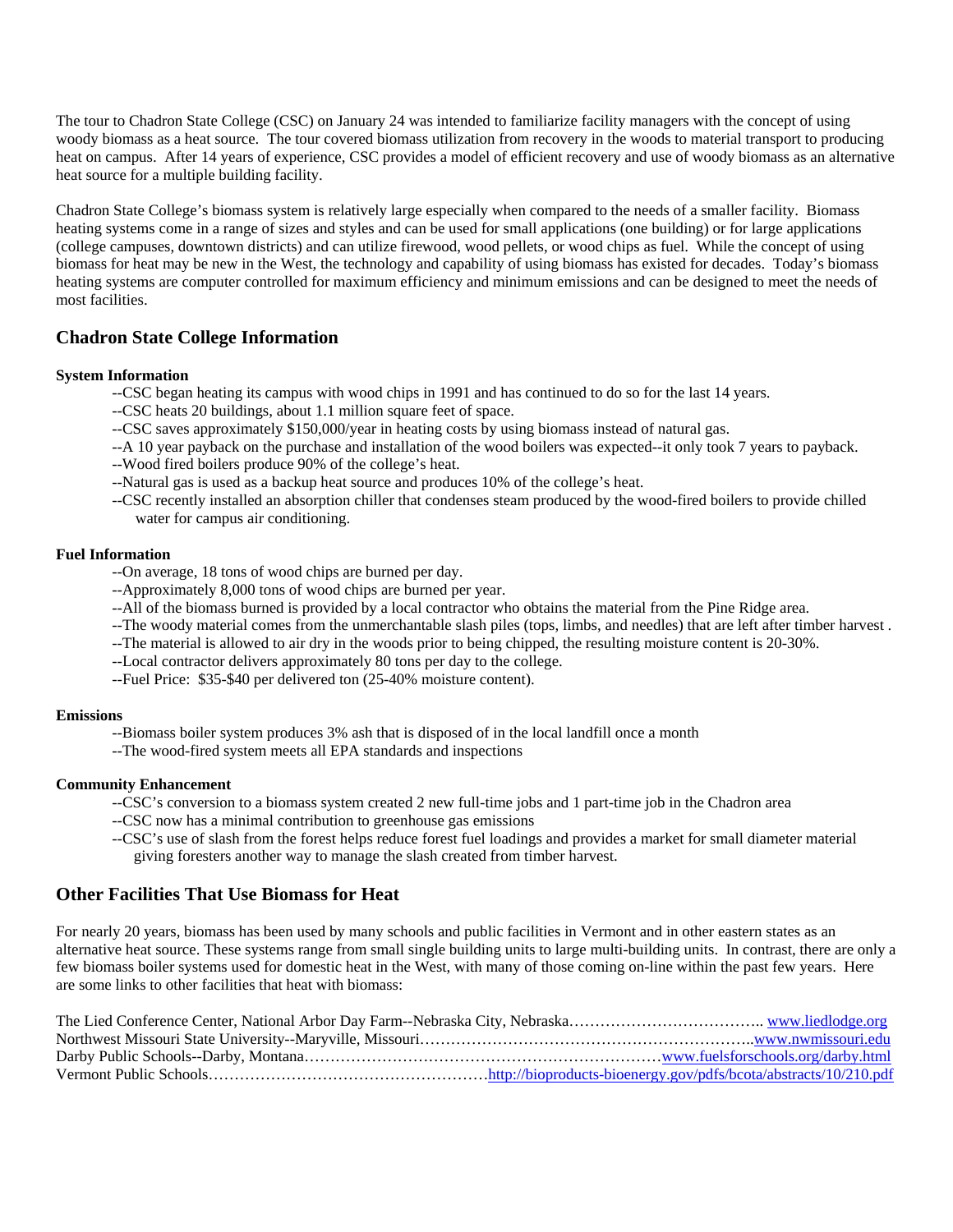# **Biomass in the Black Hills**

In order for biomass to be considered a viable source of energy in a particular area, three key things are necessary:

- 1. plentiful and sustainable supply of biomass
- 2. infrastructure capable of harvesting, processing and hauling material
- 3. large population base located within the cost effective haul distance of the biomass

The Black Hills region has all of these components, making this area a prime place for biomass utilization.

The Black Hills region is characterized by extensive stands of ponderosa pine forests that are managed for timber production and fire hazard reduction. A byproduct of the management of these forests is small diameter woody material that can be used as biomass to heat local buildings and other facilities.

The Black Hills cover approximately 1.5 million acres—1.2 million acres are administered by the Black Hills National Forest, the remaining 289,000 acres are in private, state, or other federal agency ownership. Timber production is one of the dominant uses of the Black Hills National Forest and one of the largest industries in this region. Vegetation management has occurred in the Black Hills for over 100 years and is likely to occur indefinitely into the future.

During timber harvest, trees are processed into merchantable and unmerchantable material (slash). Merchantable material includes sawlogs, posts, and poles which are taken to a sawmill to be processed into commodities. Slash includes needles, twigs, and material less than 6 inches in diameter. Two options for slash disposal exist in the Black Hills—lop and scatter which leaves the slash in the forest and whole tree yarding which removes slash from the forest and concentrates it in one area where it is piled in large piles, called delimber piles.

The delimber piles created during timber harvest can be 15 to 30 feet tall and 150 to 250 feet long (see figure 1). These piles contain a significant volume of small diameter woody material, a small portion of this material is cut and gathered for personal use firewood, but the majority of it is burned on-site by Forest Service fire crews when sufficient snow cover exists.

On the Northern Hills Ranger District of the Black Hills National Forest it is estimated that **annually 29,000 green** 



**tons** of biomass are created in the delimber piles resulting from timber harvesting. This calculation does not include any biomass created from other vegetation management work (fuels reduction, timber stand improvement) on the District. Material from these activities adds to the total amount of biomass available. Biomass from all vegetation management on the other districts on the Forest also adds to the total amount of biomass available. It is estimated that an average of **208,000 green tons** of biomass are created **annually** from all vegetation management activities on the entire Black Hills National Forest. The amount of biomass available from South Dakota state lands, other Federal lands, and private land has not been assessed at this time, but should be considered as another viable source of biomass for this region. In addition to the material that is in the forest, local sawmills produce wood chips from sawmill residues. Sawmills in the Black Hills region produce over **100,000 green tons** of wood chips **annually**.

Biomass research and discussions with local foresters indicate that a 50 mile radius from the source of the material is the maximum cost effective distance to haul biomass due to its low value. Because several communities are interspersed in and around the Black Hills, biomass from the Black Hills National Forest, South Dakota state lands, Bureau of Land Management lands, National Park Service lands, and private land is in the cost effective haul distance of all the communities within the Hills and several of the surrounding communities.

If you are thinking about using alternative energy sources for your facility, biomass is worth considering. The Black Hills offer plentiful supply, infrastructure and technology available to process biomass and bring it to the local market, and a large population base capable of using biomass.